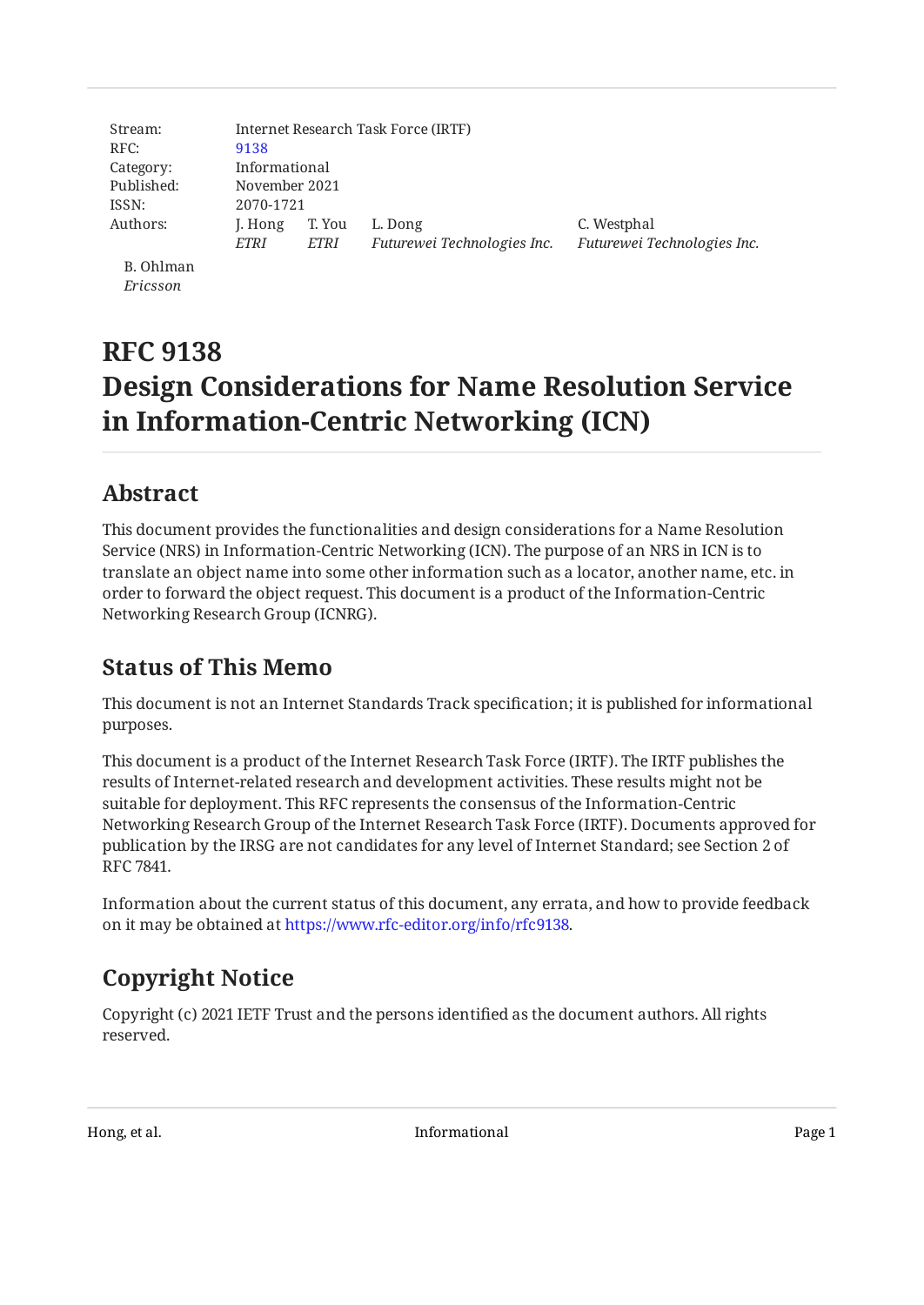This document is subject to BCP 78 and the IETF Trust's Legal Provisions Relating to IETF Documents (<https://trustee.ietf.org/license-info>) in effect on the date of publication of this document. Please review these documents carefully, as they describe your rights and restrictions with respect to this document.

## <span id="page-1-0"></span>**[Table of Contents](#page-1-0)**

- [1](#page-2-0). [Introduction](#page-2-0)
- [2](#page-3-0). [Name Resolution Service in ICN](#page-3-0)
	- [2.1.](#page-3-1) [Explicit Name Resolution Approach](#page-3-1)
	- [2.2.](#page-3-2) [Name-Based Routing Approach](#page-3-2)
	- [2.3.](#page-4-0) [Hybrid Approach](#page-4-0)
	- [2.4.](#page-4-1) [Comparisons of Name Resolution Approaches](#page-4-1)
- [3](#page-5-0). [Functionalities of NRS in ICN](#page-5-0)
	- [3.1.](#page-5-1) [Support Heterogeneous Name Types](#page-5-1)
	- [3.2.](#page-6-0) [Support Producer Mobility](#page-6-0)
	- [3.3.](#page-7-0) [Support Scalable Routing System](#page-7-0)
	- [3.4.](#page-7-1) Support Off[-Path Caching](#page-7-1)
	- [3.5.](#page-8-0) [Support Nameless Object](#page-8-0)
	- [3.6.](#page-8-1) [Support Manifest](#page-8-1)
	- [3.7.](#page-8-2) [Support Metadata](#page-8-2)
- [4](#page-9-0). [Design Considerations for NRS in ICN](#page-9-0)
	- [4.1.](#page-9-1) [Resolution Response Time](#page-9-1)
	- [4.2.](#page-9-2) [Response Accuracy](#page-9-2)
	- [4.3.](#page-10-0) [Resolution Guarantee](#page-10-0)
	- [4.4.](#page-10-1) [Resolution Fairness](#page-10-1)
	- [4.5.](#page-10-2) [Scalability](#page-10-2)
	- [4.6.](#page-11-0) [Manageability](#page-11-0)
	- [4.7.](#page-11-1) [Deployed System](#page-11-1)
	- [4.8.](#page-11-2) [Fault Tolerance](#page-11-2)
	- [4.9.](#page-11-3) [Security and Privacy](#page-11-3)
		- [4.9.1](#page-11-4). Confi[dentiality](#page-11-4)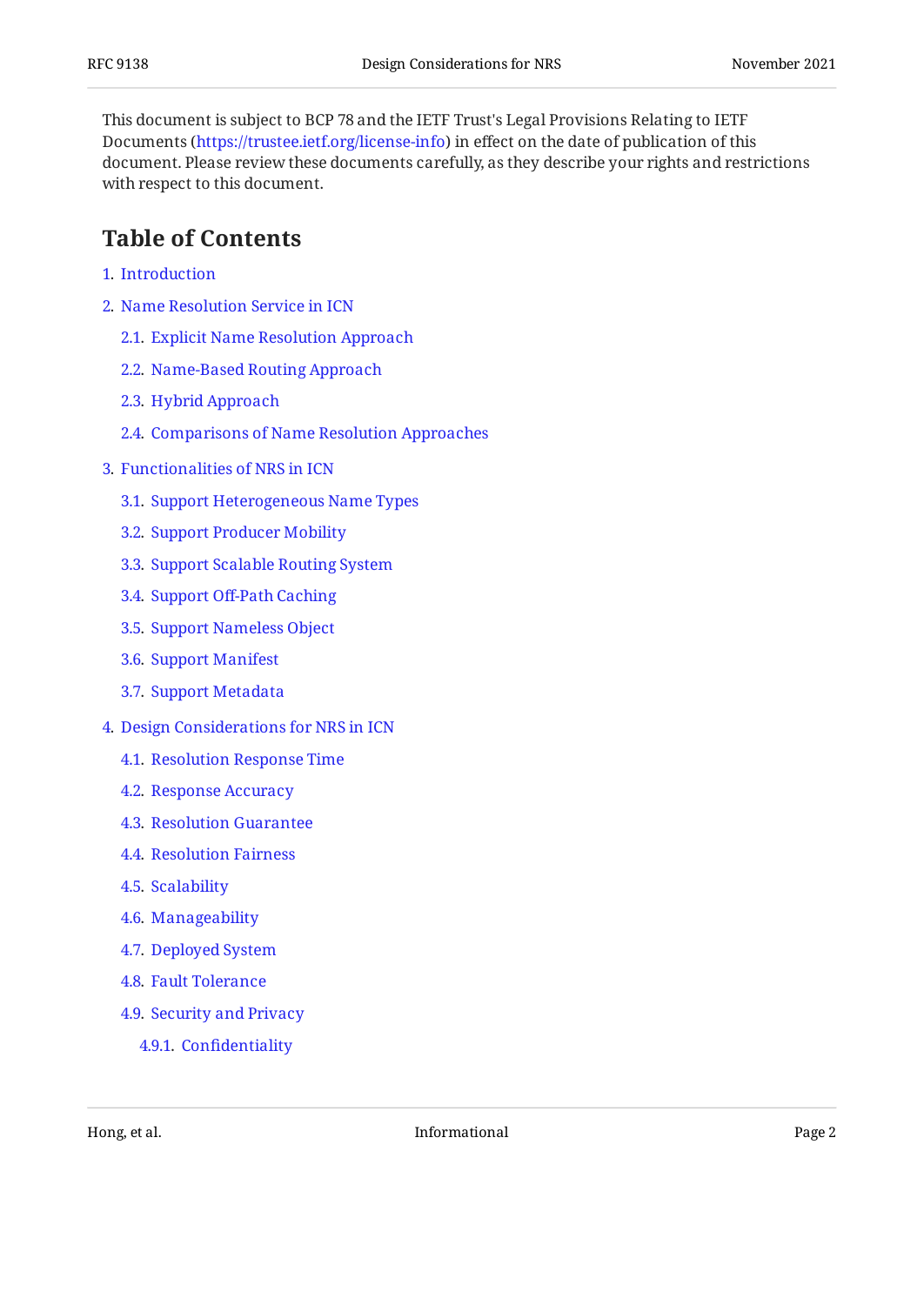- [4.9.2](#page-12-0). [Authentication](#page-12-0)
- [4.9.3](#page-12-1). [Integrity](#page-12-1)
- [4.9.4](#page-12-2). [Resiliency and Availability](#page-12-2)
- [5](#page-12-3). [Conclusion](#page-12-3)
- [6](#page-13-0). [IANA Considerations](#page-13-0)
- [7](#page-13-1). [Security Considerations](#page-13-1)
- [8](#page-13-2). [References](#page-13-2)
	- [8.1.](#page-13-3) [Normative References](#page-13-3)
	- [8.2.](#page-13-4) [Informative References](#page-13-4)

[Acknowledgements](#page-16-0)

[Authors' Addresses](#page-16-1)

## <span id="page-2-0"></span>**[1. Introduction](#page-2-0)**

The current Internet is based upon a host-centric networking paradigm, where hosts are identified with IP addresses and communication is possible between any pair of hosts. Thus, information in the current Internet is identified by the name of the host (or server) where the information is stored. In contrast to host-centric networking, the primary communication objects in Information-Centric Networking (ICN) are the named data objects (NDOs), and they are uniquely identified by location-independent names. Thus, ICN aims for the efficient dissemination and retrieval of NDOs at a global scale and has been identified and acknowledged as a promising technology for a future Internet architecture to overcome the limitations of the current Internet, such as scalability and mobility [Ahlgren] [Xylomenos]. ICN also has emerged as a candidate architecture in the Internet of Things (IoT) environment since IoT focuses on data and information [Baccelli] [Amadeo] [Quevedo] [Amadeo2] [ID.Zhang2].

Since naming data independently from its current location (where it is stored) is a primary concept of ICN, how to find any NDO using a location-independent name is one of the most important design challenges in ICN. Such ICN routing may comprise three steps [RFC7927]:

- (1) Name resolution: matches/translates a content name to the locator of the content producer or source that can provide the content.
- (2) Content request routing: routes the content request towards the content's location based either on its name or locator.
- (3) Content delivery: transfers the content to the requester.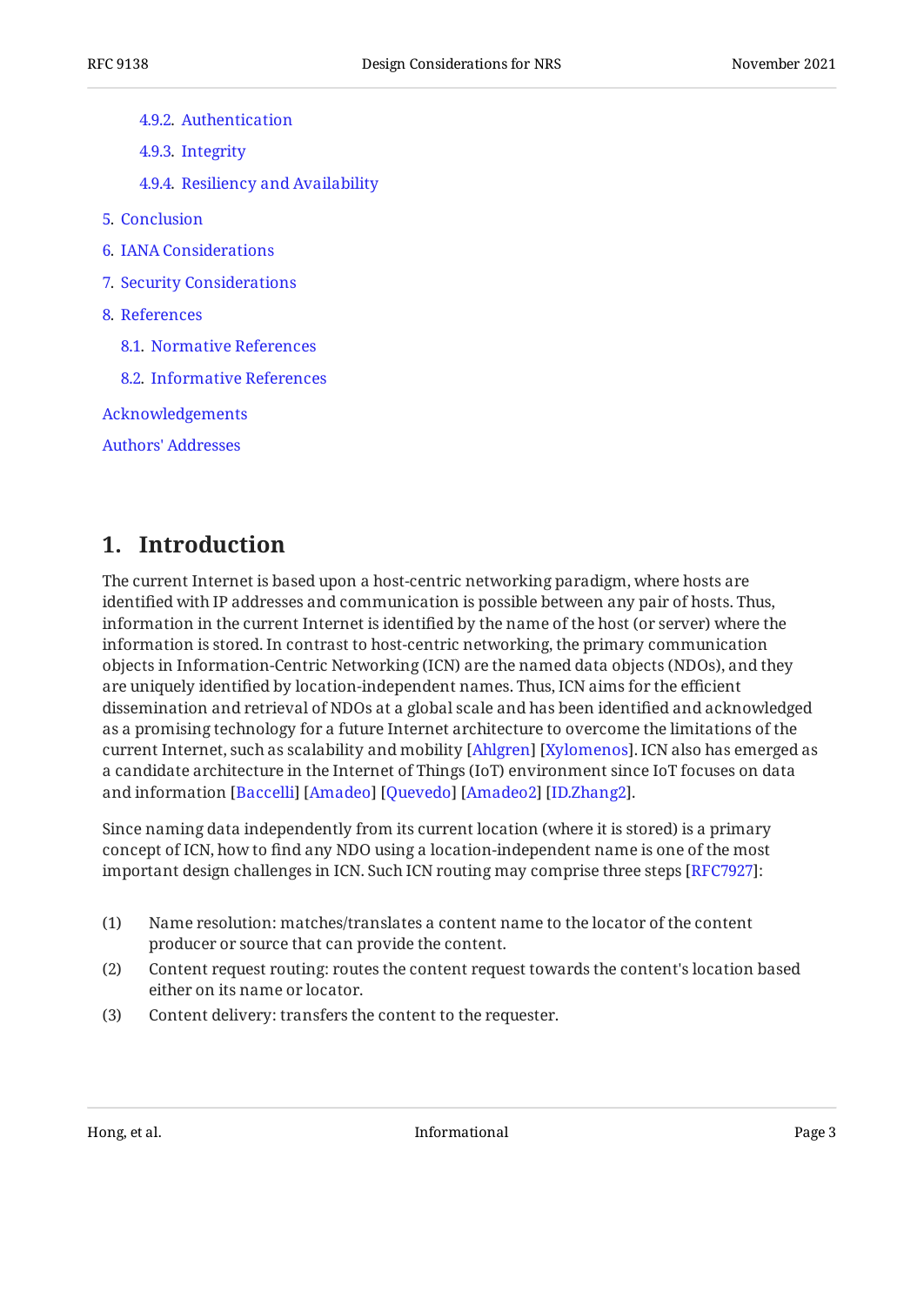Among the three steps of ICN routing, this document investigates only the name resolution step, which translates a content name to the content locator. In addition, this document covers various possible types of name resolution in ICN such as one name to another name, name to locator, name to manifest, name to metadata, etc.

The focus of this document is a Name Resolution Service (NRS) itself as a service or a system in ICN, and it provides the functionalities and the design considerations for an NRS in ICN as well as the overview of the NRS approaches in ICN. On the other hand, its companion document [[NRSarch\]](#page-15-2) describes considerations from the perspective of the ICN architecture and routing system when using an NRS in ICN.

This document represents the consensus of the Information-Centric Networking Research Group (ICNRG). It has been reviewed extensively by the Research Group (RG) members who are actively involved in the research and development of the technology covered by this document. It is not an IETF product and is not a standard.

# <span id="page-3-0"></span>**[2. Name Resolution Service in ICN](#page-3-0)**

A Name Resolution Service (NRS) in ICN is defined as the service that provides the name resolution function for translating an object name into some other information such as a locator, another name, metadata, next-hop info, etc. that is used for forwarding the object request. In other words, an NRS is a service that can be provided by the ICN infrastructure to help a consumer reach a specific piece of information (or named data object). The consumer provides an NRS with a persistent name, and the NRS returns a name or locator (or potentially multiple names and locators) that can reach a current instance of the requested object.

The name resolution is a necessary process in ICN routing, although the name resolution either can be separated from the content request routing as an explicit process or can be integrated with the content request routing as an implicit process. The former is referred to as an "explicit name resolution approach", and the latter is referred to as a "name-based routing approach" in this document.

### <span id="page-3-1"></span>**[2.1. Explicit Name Resolution Approach](#page-3-1)**

An NRS could take the explicit name resolution approach to return the locators of the content to the client, which will be used by the underlying network as the identifier to route the client's request to one of the producers or to a copy of the content. There are several ICN projects that use the explicit name resolution approach, such as Data-Oriented Network Architecture (DONA) [[Koponen\]](#page-14-1), PURSUIT [\[PURSUIT\]](#page-15-3), Network of Information (NetInf) [SAIL], MobilityFirst [MF], IDNet [J $\,\mathrm{ung}$ ], etc. In addition, the explicit name resolution approach has been allowed for 5G control planes [[SA2-5GLAN](#page-15-5)].

### <span id="page-3-2"></span>**[2.2. Name-Based Routing Approach](#page-3-2)**

An NRS could take the name-based routing approach, which integrates name resolution with content request message routing as in Named Data Networking / Content-Centric Networking (NDN/CCNx) [\[NDN](#page-14-4)] [[CCNx\]](#page-14-5).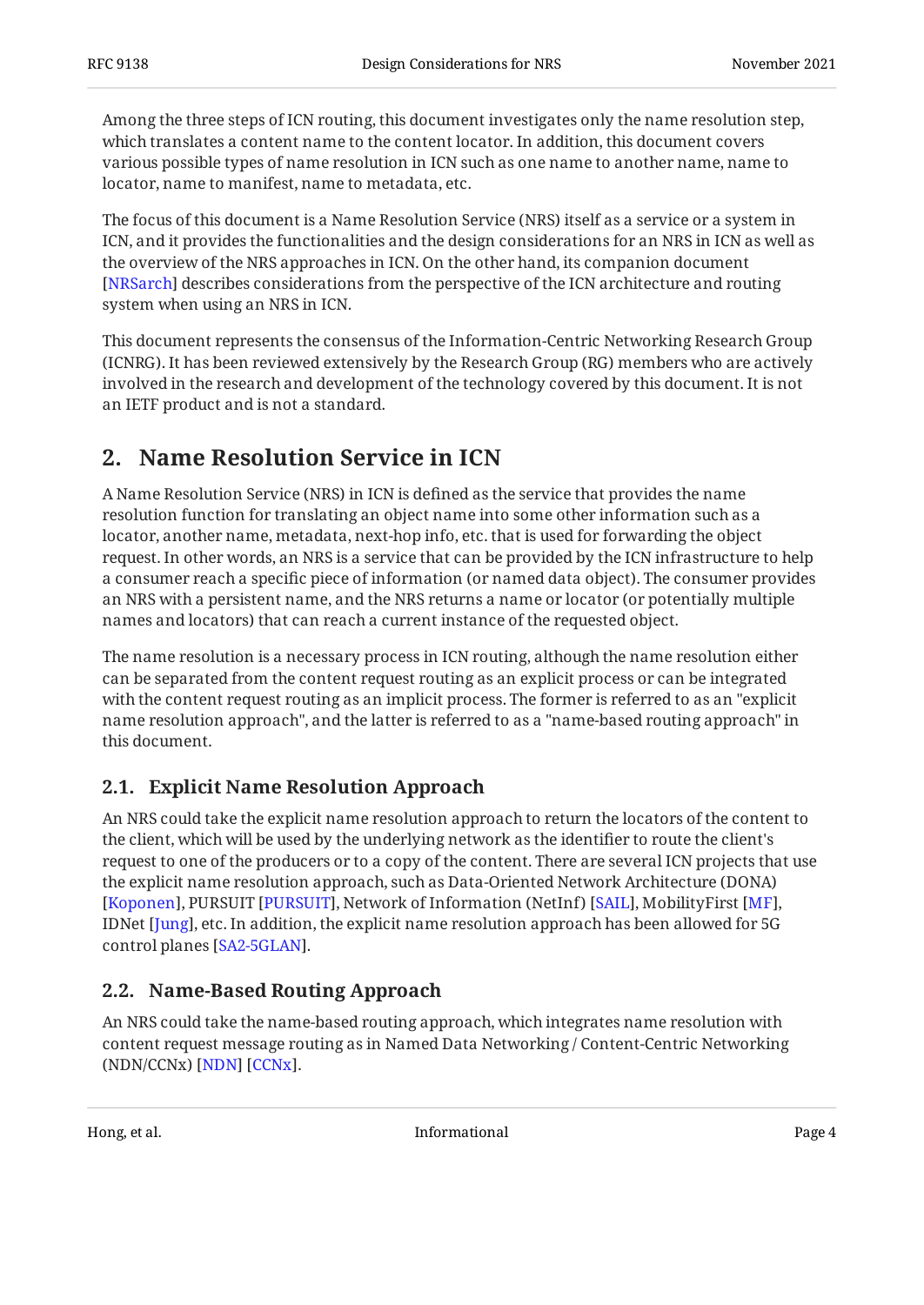In cases where the content request also specifies the reverse path, as in NDN/CCNx, the name resolution mechanism also derives the routing path for the data. This adds a requirement to the name resolution service to propagate the request in a way that is consistent with the subsequent data forwarding. Namely, the request must select a path for the data based upon finding a copy of the content but also properly delivering the data.

### <span id="page-4-0"></span>**[2.3. Hybrid Approach](#page-4-0)**

An NRS could also take hybrid approach. For instance, it can attempt the name-based routing approach first. If this fails at a certain router, the router can go back to the explicit name resolution approach. The hybrid NRS approach also works the other way around: first by performing explicit name resolution to find the locators of routers, then by routing the client's request using the name-based routing approach.

A hybrid approach would combine name resolution over a subset of routers on the path with some tunneling in between (say, across an administrative domain) so that only a few of the nodes in the ICN network perform name resolution in the name-based routing approach.

#### <span id="page-4-1"></span>**[2.4. Comparisons of Name Resolution Approaches](#page-4-1)**

The following compares the explicit name resolution and the name-based routing approaches in several aspects:

- $\bullet$  Overhead due to the maintenance of the content location: The content reachability is dynamic and includes new content being cached or content being expired from a cache, content producer mobility, etc. Maintaining a consistent view of the content location across the network requires some overhead that differs for the name resolution approaches. The name-based routing approach may require flooding parts of the network for update propagation. In the worst case, the name-based routing approach may flood the whole network (but mitigating techniques may be used to scope the flooding). However, the explicit name resolution approach only requires updating propagation in part of the name resolution system (which could be an overlay with a limited number of nodes).
- $\bullet$  Resolution capability: The explicit name resolution approach, if designed and deployed with sufficient robustness, can offer at least weak guarantees that resolution will succeed for any content name in the network if it is registered to the name resolution overlay. In the namebased routing approach, content resolution depends on the flooding scope of the content names (i.e., content publishing message and the resulting name-based routing tables). For example, when content is cached, the router may only notify its direct neighbors of this information. Thus, only those neighboring routers can build a name-based entry for this cached content. But if the neighboring routers continue to propagate this information, the other nodes are able to direct to this cached copy as well.
- $\bullet$  Node failure impact: Nodes involved in the explicit name resolution approach are the name resolution overlay servers (e.g., resolution handlers in DONA), while the nodes involved in the name-based routing approach are routers that route messages based on the name-based routing tables (e.g., NDN routers). Node failures in the explicit name resolution approach may cause some content request routing to fail even though the content is available. This problem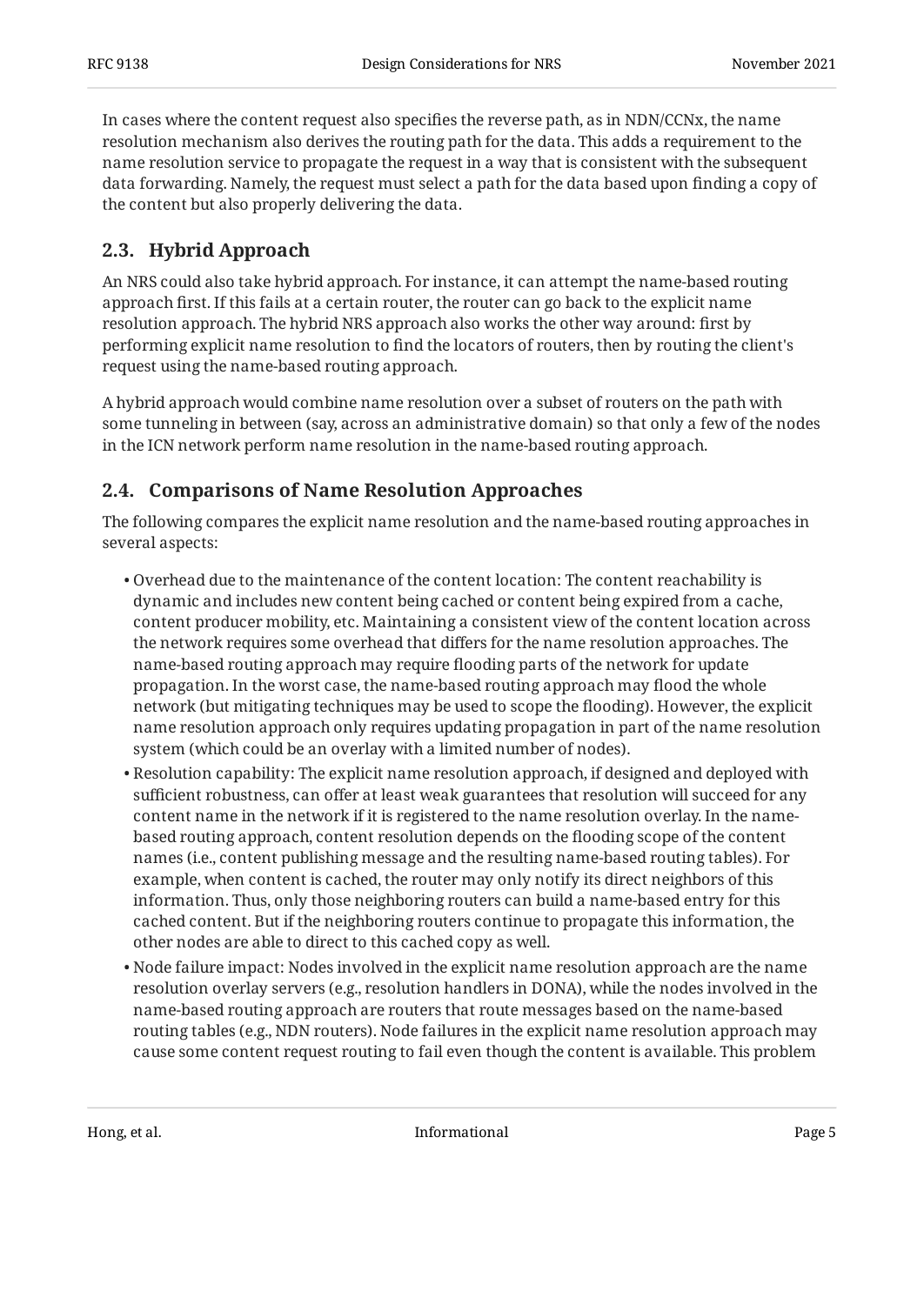does not exist in the name-based routing approach because other alternative paths can be discovered to bypass the failed ICN routers, given the assumption that the network is still connected.

Maintained databases: The storage usage for the explicit name resolution approach is • different from that of the name-based routing approach. The explicit name resolution approach typically needs to maintain two databases: name-to-locator mapping in the name resolution overlay and routing tables in the routers on the data forwarding plane. The namebased routing approach needs to maintain only the name-based routing tables.

Additionally, some other intermediary step may be included in the name resolution -- namely, the mapping of one name to other names -- in order to facilitate the retrieval of named content by way of a manifest [[Westphal\]](#page-15-6) [[RFC8569\]](#page-15-7). The manifest is resolved using one of the two above approaches, and it may include further mapping of names to content and location. The steps for name resolution then become the following: first, translate the manifest name into a location of a copy of the manifest, which includes further names of the content components and potentially locations for the content, then retrieve the content by using these names and/or location, potentially resulting in additional name resolutions.

<span id="page-5-0"></span>Thus, no matter which approach is taken by an NRS in ICN, the name resolution is the essential function that shall be provided by the ICN infrastructure.

# **[3. Functionalities of NRS in ICN](#page-5-0)**

<span id="page-5-1"></span>This section presents the functionalities of an NRS in ICN.

### **[3.1. Support Heterogeneous Name Types](#page-5-1)**

In ICN, a name is used to identify the data object and is bound to it [RFC7927]. ICN requires uniqueness and persistency of the name of the data object to ensure the reachability of the object within a certain scope. There are heterogeneous approaches to designing ICN naming schemes . Ideally, a name can include any form of identifier, which can be flat or hierarchical, [[Bari\]](#page-14-6) human readable or non-readable.

Although there are diverse types of naming schemes proposed in the literature, they all need to provide basic functions for identifying a data object, supporting named data lookup, and routing. An NRS may combine the better aspects of different schemes. Basically, an NRS should be able to support a generic naming schema so that it can resolve any type of content name, irrespective of whether it is flat, hierarchical, attribute based, or anything else.

In PURSUIT [PURSUIT], names are flat, and the rendezvous functions are defined for an NRS, which is implemented by a set of rendezvous nodes (RNs), known as the rendezvous network (RENE). Thus, a name consists of a sequence of scope IDs, and a single rendezvous ID is routed by the RNs in RENE. Thus, PURSUIT decouples name resolution and data routing, where the NRS is performed by the RENE.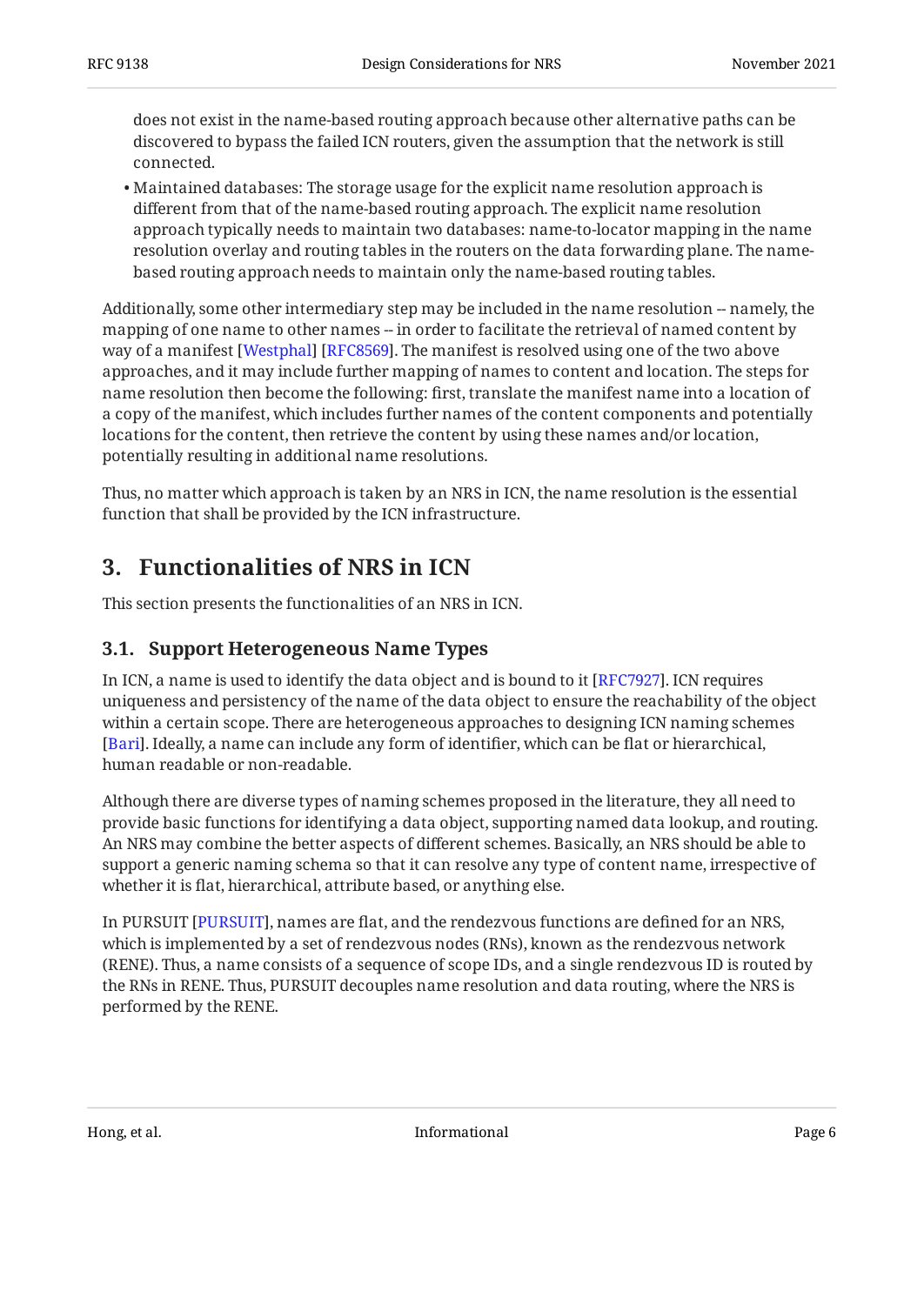In MobilityFirst [MF], a name known as a "Global Unique Identifier (GUID)", derived from a human-readable name via a global naming service, is a flat typed 160-bit string with selfcertifying properties. Thus, MobilityFirst defines a Global Name Resolution Service (GNRS), which resolves GUIDs to network addresses and decouples name resolution and data routing similarly to PURSUIT.

In NetInf [Dannewitz], information objects are named using Named Information (NI) names [[RFC6920\]](#page-15-8), which consist of an authority part and digest part (content hash). The NI names can be flat as the authority part is optional. Thus, the NetInf architecture also includes a Name Resolution System (NRS), which can be used to resolve NI names to addresses in an underlying routable network layer.

In NDN [NDN] and CCNx [CCNx], names are hierarchical and may be similar to URLs. Each name component can be anything, including a human-readable string or a hash value. NDN/CCNx adopts the name-based routing approach. The NDN router forwards the request by doing the longest-match lookup in the Forwarding Information Base (FIB) based on the content name, and the request is stored in the Pending Interest Table (PIT).

## <span id="page-6-0"></span>**[3.2. Support Producer Mobility](#page-6-0)**

ICN inherently supports mobility by consumers. Namely, consumer or client mobility is handled by re-requesting the content in case the mobility event (say, handover) occurred before receiving the corresponding content from the network. Since ICN can ensure that content reception continues without any disruption in ICN applications, seamless mobility from the consumer's point of view can be easily supported.

However, producer mobility does not emerge naturally from the ICN forwarding model as does consumer mobility. If a producer moves into a different network location or a different name domain, which is assigned by another authoritative publisher, it would be difficult for the mobility management to update Routing Information Base (RIB) and FIB entries in ICN routers with the new forwarding path in a very short time. Therefore, various ICN architectures in the literature have proposed adopting an NRS to achieve the producer or publisher mobility, where the NRS can be implemented in different ways such as rendezvous points and/or overlay mapping systems.

In NDN [Zhang2], for producer mobility support, rendezvous mechanisms have been proposed to build interest rendezvous (RV) with data generated by a mobile producer (MP). This can be classified into two approaches: chase mobile producer and rendezvous data. Regarding MP chasing, rendezvous acts as a mapping service that provides the mapping from the name of the data produced by the MP to the name of the MP's current point of attachment (PoA). Alternatively, the RV serves as a home agent as in IP mobility support, so the RV enables the consumer's Interest message to tunnel towards the MP at the PoA. Regarding rendezvous data, the solution involves moving the data produced by the MP to a data depot instead of forwarding Interest messages. Thus, a consumer's Interest message can be forwarded to stationary place called a "data rendezvous", so it would either return the data or fetch it using another mapping solution. Therefore, RV or other mapping functions are in the role of an NRS in NDN.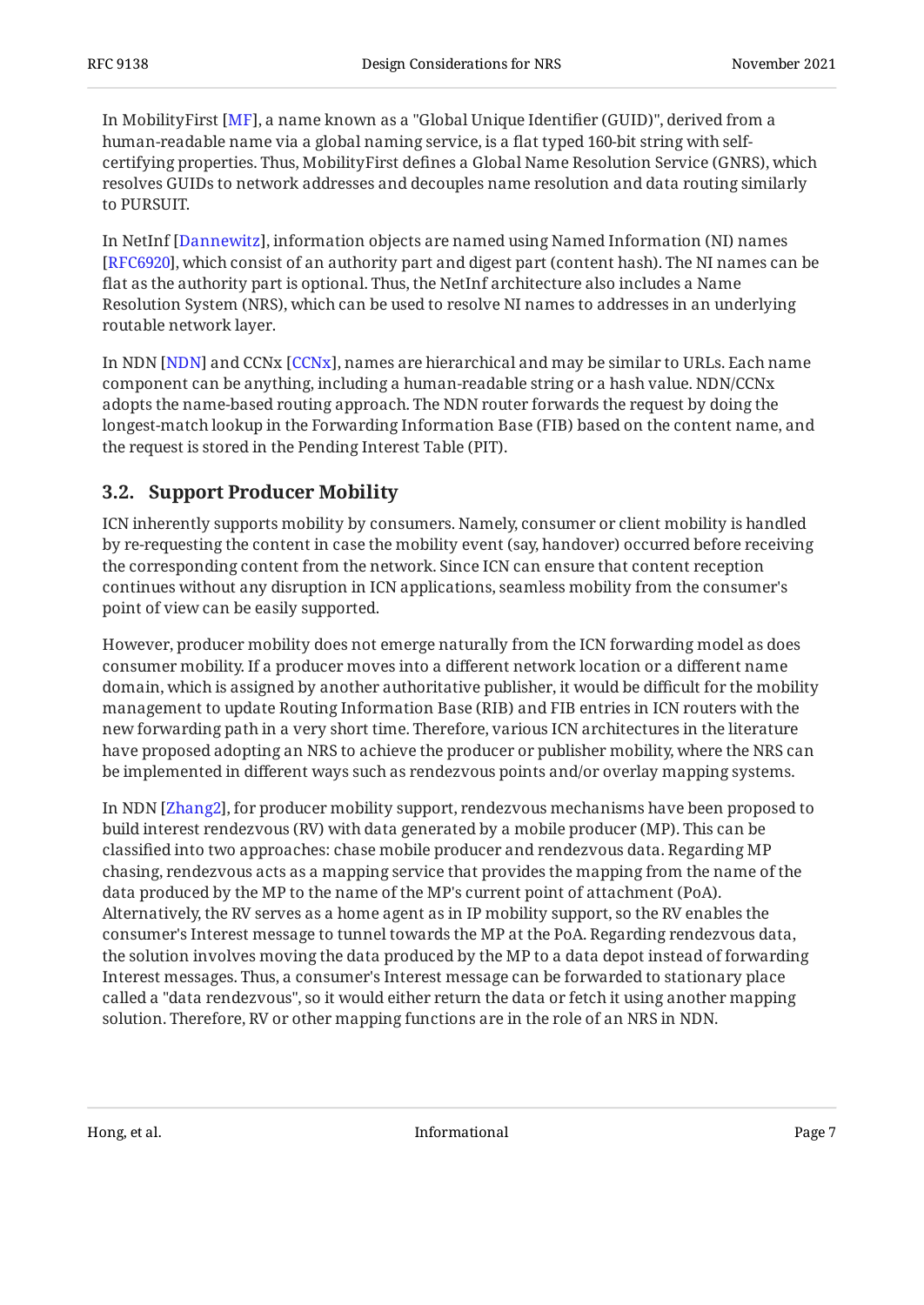In [\[Ravindran](#page-15-10)], the forwarding label (FL) object is used to enable identifier (ID) and locator (LID) namespaces to be split in ICN. Generally, IDs are managed by applications, while locators are managed by a network administrator so that IDs are mapped to heterogeneous name schemes and LIDs are mapped to the network domains or to specific network elements. Thus, the proposed FL object acts as a locator (LID) and provides the flexibility to forward Interest messages through a mapping service between IDs and LIDs. Therefore, the mapping service in control plane infrastructure can be considered as an NRS in this draft.

In MobilityFirst [MF], both consumer and publisher mobility can be primarily handled by the global name resolution service (GNRS), which resolves GUIDs to network addresses. Thus, the GNRS must be updated for mobility support when a network-attached object changes its point of attachment, which differs from NDN/CCNx.

In NetInf [Dannewitz], mobility is handled by an NRS in a very similar way to MobilityFirst.

Besides the consumer and producer mobility, ICN also faces challenges to support the other dynamic features such as multi-homing, migration, and replication of named resources such as content, devices, and services. Therefore, an NRS can help to support these dynamic features.

### <span id="page-7-0"></span>**[3.3. Support Scalable Routing System](#page-7-0)**

In ICN, the name of data objects is used for routing by either a name resolution step or a routing table lookup. Thus, routing information for each data object should be maintained in the routing base, such as RIB and FIB. Since the number of data objects would be very large, the size of information bases would be significantly larger as well [RFC7927].  $\,$ 

The hierarchical namespace used in CCNx [CCNx] and NDN [NDN] architectures reduces the size of these tables through name aggregation and improves the scalability of the routing system. A flat naming scheme, on the other hand, would aggravate the scalability problem of the routing system. The non-aggregated name prefixes injected into the Default Route Free Zone (DFZ) of ICN would create a more serious scalability problem when compared to the scalability issues of the IP routing system. Thus, an NRS may play an important role in the reduction of the routing scalability problem regardless of the types of namespaces.

In [\[Afanasyev](#page-13-10)], in order to address the routing scalability problem in NDN's DFZ, a well-known concept called "map-and-encap" is applied to provide a simple and secure namespace mapping solution. In the proposed map-and-encap design, data whose name prefixes do not exist in the DFZ forwarding table can be retrieved by a distributed mapping system called NDNS, which maintains and looks up the mapping information from a name to its globally routed prefixes, where NDNS is a kind of an NRS.

#### <span id="page-7-1"></span>**[3.4. S](#page-7-1)upport Off[-Path Caching](#page-7-1)**

Caching in-network is considered to be a basic architectural component of an ICN architecture. It may be used to provide a level of quality-of-service (QoS) experience to users to reduce the overall network traffic, to prevent network congestion and denial-of-service (DoS) attacks, and to increase availability. Caching approaches can be categorized into off-path caching and on-path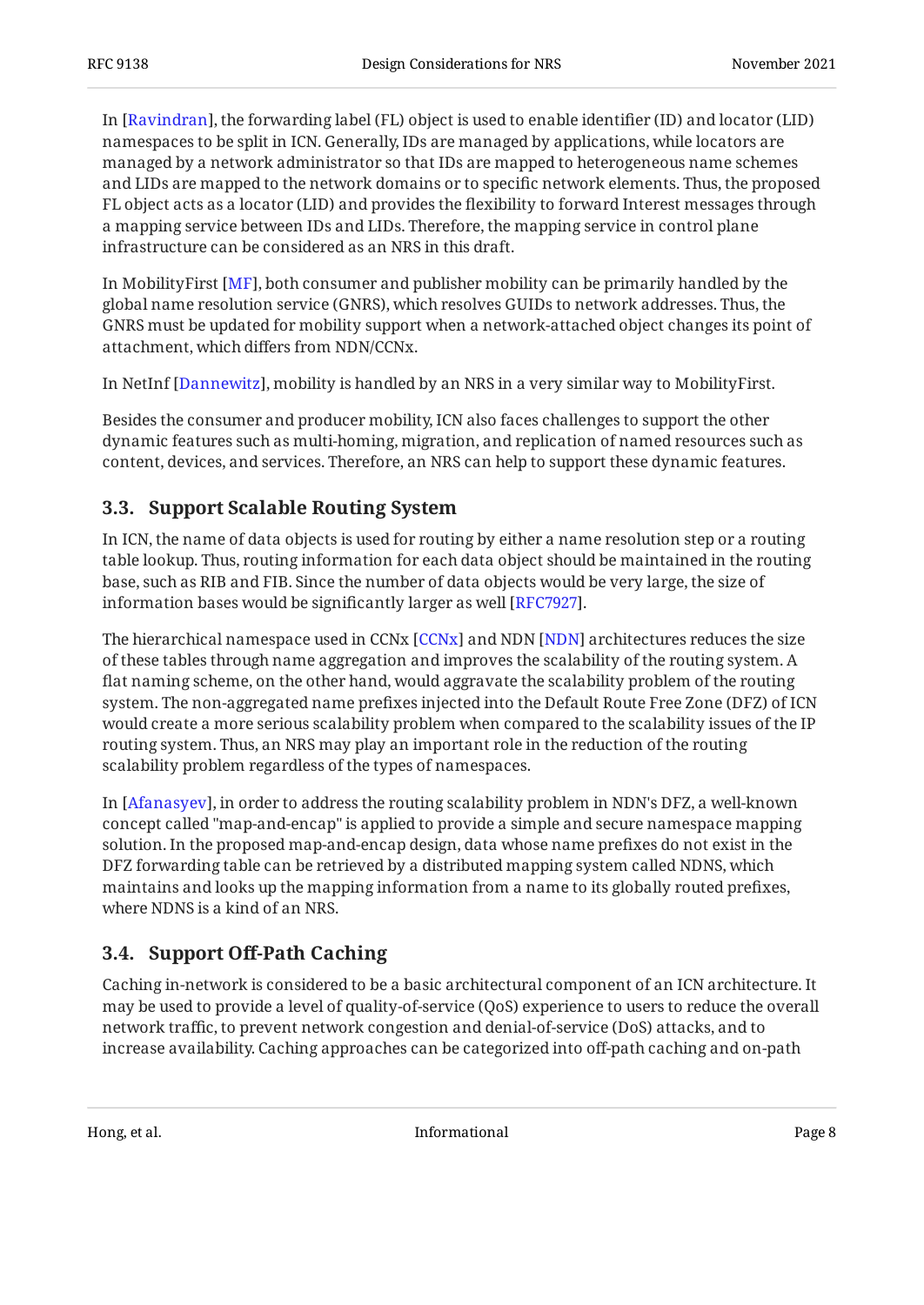caching based on the location of caches in relation to the forwarding path from the original server to the consumer. Off-path caching, also referred to as "content replication" or "content storing", aims to replicate content within a network in order to increase availability, regardless of the relationship of the location to the forwarding path. Thus, finding off-path cached objects is not trivial in name-based routing of ICN. In order to support off-path caches, replicas are usually advertised into a name-based routing system or into an NRS.

In [Bayhan], an NRS is used to find off-path copies in the network, which may not be accessible via name-based routing mechanisms. Such a capability can be helpful for an Autonomous System (AS) to avoid the costly inter-AS traffic for external content more, to yield higher bandwidth efficiency for intra-AS traffic, and to decrease the data access latency for a pleasant user experience.

### <span id="page-8-0"></span>**[3.5. Support Nameless Object](#page-8-0)**

In CCNx 1.0 [Mosko2], the concept of a "Nameless Object", which is a Content Object without a name, is introduced to provide a means to move content between storage replicas without having to rename or re-sign the Content Objects for the new name. Nameless Objects can be addressed by the ContentObjectHash, which is to restrict Content Object matching by using a SHA-256 hash.

An Interest message would still carry a name and a ContentObjectHash, where a name is used for routing, while a ContentObjectHash is used for matching. However, on the reverse path, if the Content Object's name is missing, it is a "Nameless Object" and only matches against the ContentObjectHash. Therefore, a consumer needs to resolve the proper name and hashes through an outside system, which can be considered as an NRS.

### <span id="page-8-1"></span>**[3.6. Support Manifest](#page-8-1)**

For collections of data objects that are organized as large and file-like contents [\[FLIC](#page-14-10)], manifests are used as data structures to transport this information. Thus, manifests may contain hash digests of signed Content Objects or other manifests so that large Content Objects that represent a large piece of application data can be collected by using such a manifest.

In order to request Content Objects, a consumer needs to know a manifest root name to acquire the manifest. In the case of File-Like ICN Collections (FLIC), a manifest name can be represented by a nameless root manifest so that an outside system such as an NRS may be involved to give this information to the consumer.

### <span id="page-8-2"></span>**[3.7. Support Metadata](#page-8-2)**

When resolving the name of a Content Object, NRS could return a rich set of metadata in addition to returning a locator. The metadata could include alternative object locations, supported object transfer protocol(s), caching policy, security parameters, data format, hash of object data, etc. The consumer could use this metadata for the selection of object transfer protocol, security mechanism, egress interface, etc. An example of how metadata can be used in this way is provided by the Networked Object (NEO) ICN architecture [<mark>NEO]</mark>.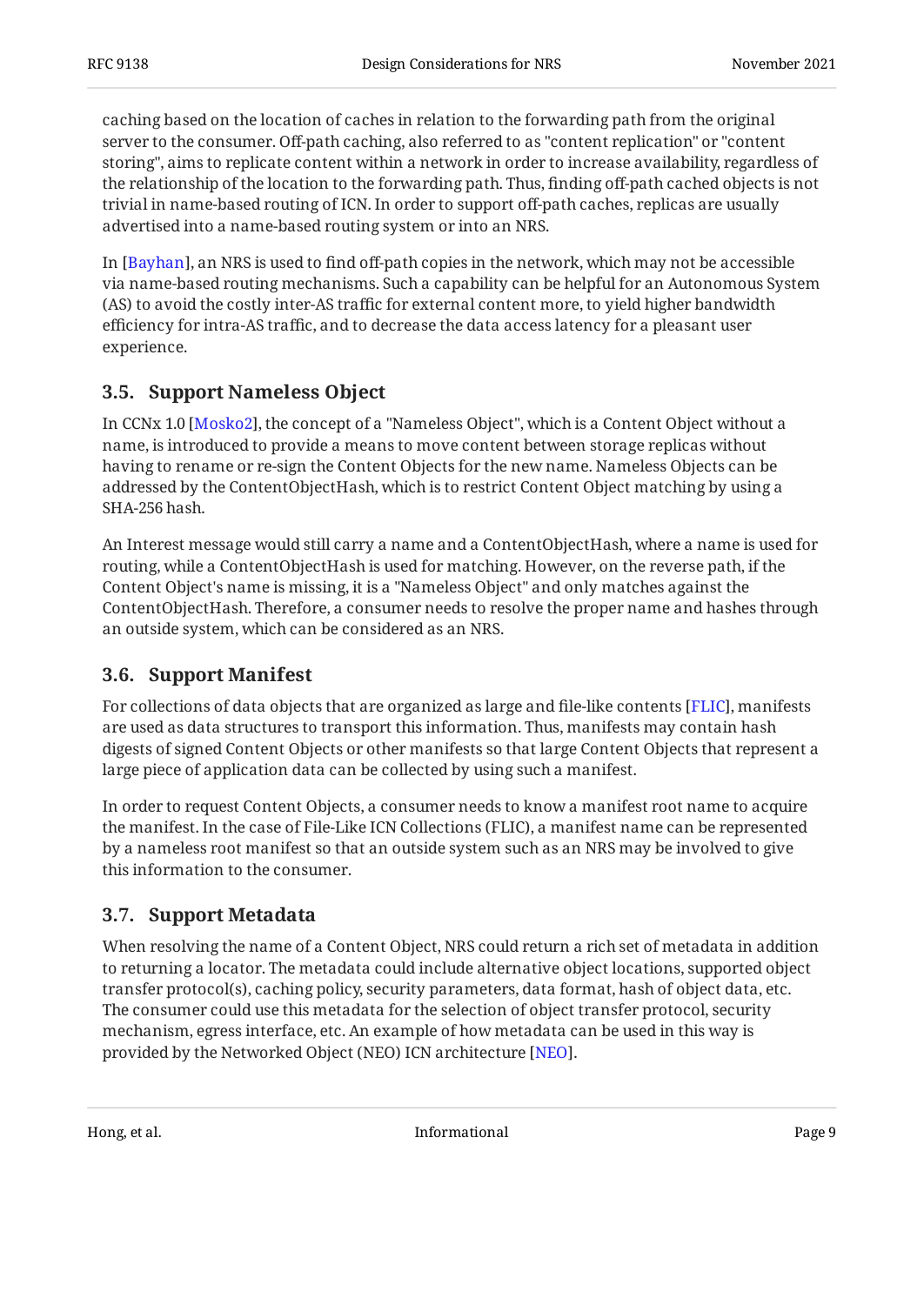# <span id="page-9-0"></span>**[4. Design Considerations for NRS in ICN](#page-9-0)**

<span id="page-9-1"></span>This section presents the design considerations for NRS in ICN.

#### **[4.1. Resolution Response Time](#page-9-1)**

The name resolution process should provide a response within a reasonable amount of time. The response should be either a proper mapping of the name to a copy of the content or an error message stating that no such object exists. If the name resolution does not map to a location, the system may not issue any response, and the client should set a timer when sending a request so as to consider the resolution incomplete when the timer expires.

The acceptable response delay could be of the order of a round-trip time between the client issuing the request and the NRS servers that provide the response. While this RTT may vary greatly depending on the proximity between the two end points, some upper bound needs to be used. Especially in some delay-sensitive scenarios such as industrial Internet and telemedicine, the upper bound of the response delay must be guaranteed.

The response time includes all the steps of the resolution, including potentially a hop-by-hop resolution or a hierarchical forwarding of the resolution request.

#### <span id="page-9-2"></span>**[4.2. Response Accuracy](#page-9-2)**

An NRS must provide an accurate response -- namely, a proper binding of the requested name (or prefix) with a location. The response can be either a (prefix, location) pair or the actual forwarding of a request to a node holding the content, which is then transmitted in return.

An NRS must provide an up-to-date response -- namely, an NRS should be updated within a reasonable time when new copies of the content are being stored in the network. While every transient cache addition/eviction should not trigger an NRS update, some origin servers may move and require the NRS to be updated.

An NRS must provide mechanisms to update the mapping of the content with its location. Namely, an NRS must provide a mechanism for a content provider to add new content, revoke old/dated/obsolete content, and modify existing content. Any content update should then be propagated through the NRS system within reasonable delay.

Content that is highly mobile may require specifying some type of anchor that is kept at the NRS instead of the content location.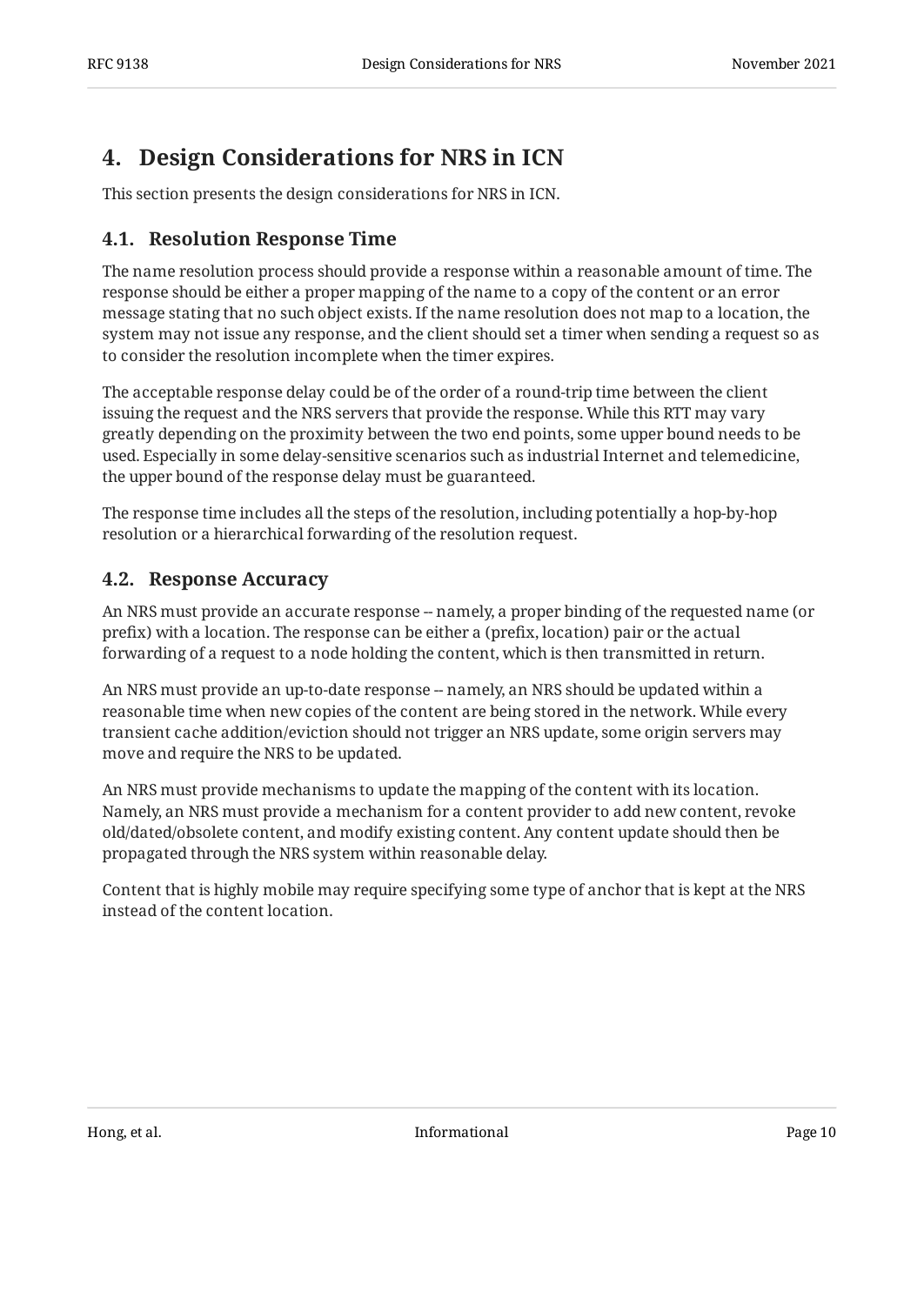### <span id="page-10-0"></span>**[4.3. Resolution Guarantee](#page-10-0)**

An NRS must ensure that the name resolution is successful with high probability if the namematching content exists in the network, regardless of its popularity and the number of cached copies existing in the network. Per [Section 4.1](#page-9-1), some resolutions may not occur in a timely manner. However, the probability of such an event should be minimized. The NRS system may provide a probability (five 9s or five sigmas, for instance) that a resolution will be satisfied.

### <span id="page-10-1"></span>**[4.4. Resolution Fairness](#page-10-1)**

An NRS could provide this service for all content in a fair manner, independently of the specific content properties (content producer, content popularity, availability of copies, content format, etc.). Fairness may be defined as a per-request delay to complete the NRS steps that is agnostic to the properties of the content itself. Fairness may be defined as well as the number of requests answered per unit of time.

However, it is notable that content (or their associated producer) may request a different level of QoS from the network (see [[RFC9064\]](#page-15-11), for instance), and this may include the NRS as well, in which case considerations of fairness may be restricted to content within the same class of service.

## <span id="page-10-2"></span>**[4.5. Scalability](#page-10-2)**

The NRS system must scale up to support a very large user population (including human users as well as machine-to-machine communications). As an idea of the scale, it is expected that 50 billion devices will be connected in 2025 (per ITU projections). The system must be able to respond to a very large number of requests per unit of time. Message forwarding and processing, routing table buildup, and name record propagation must be efficient and scalable.

The NRS system must scale up with the number of pieces of content (content names) and should be able to support a content catalog that is extremely large. Internet traffic is of the order of zettabytes per year ( $10^{21}$  bytes). Since NRS is associated with actual traffic, the number of pieces of content should scale with the amount of traffic. Content size may vary from a few bytes to several GB, so the NRS should be expected scale up to a catalog of the size of  $10^{21}$  in the near future, and larger beyond.

The NRS system must be able to scale up -- namely, to add NRS servers to the NRS system in a way that is transparent to the users. The addition of a new server should have a limited negative impact on the other NRS servers (or should have a negative impact on only a small subset of the NRS servers). The impact of adding new servers may induce some overhead at the other servers to rebuild a hierarchy or to exchange messages to include the new server within the service. Further, data may be shared among the new servers for load balancing or tolerance to failure. These steps should not disrupt the service provided by the NRS and should improve the quality of the service in the long run.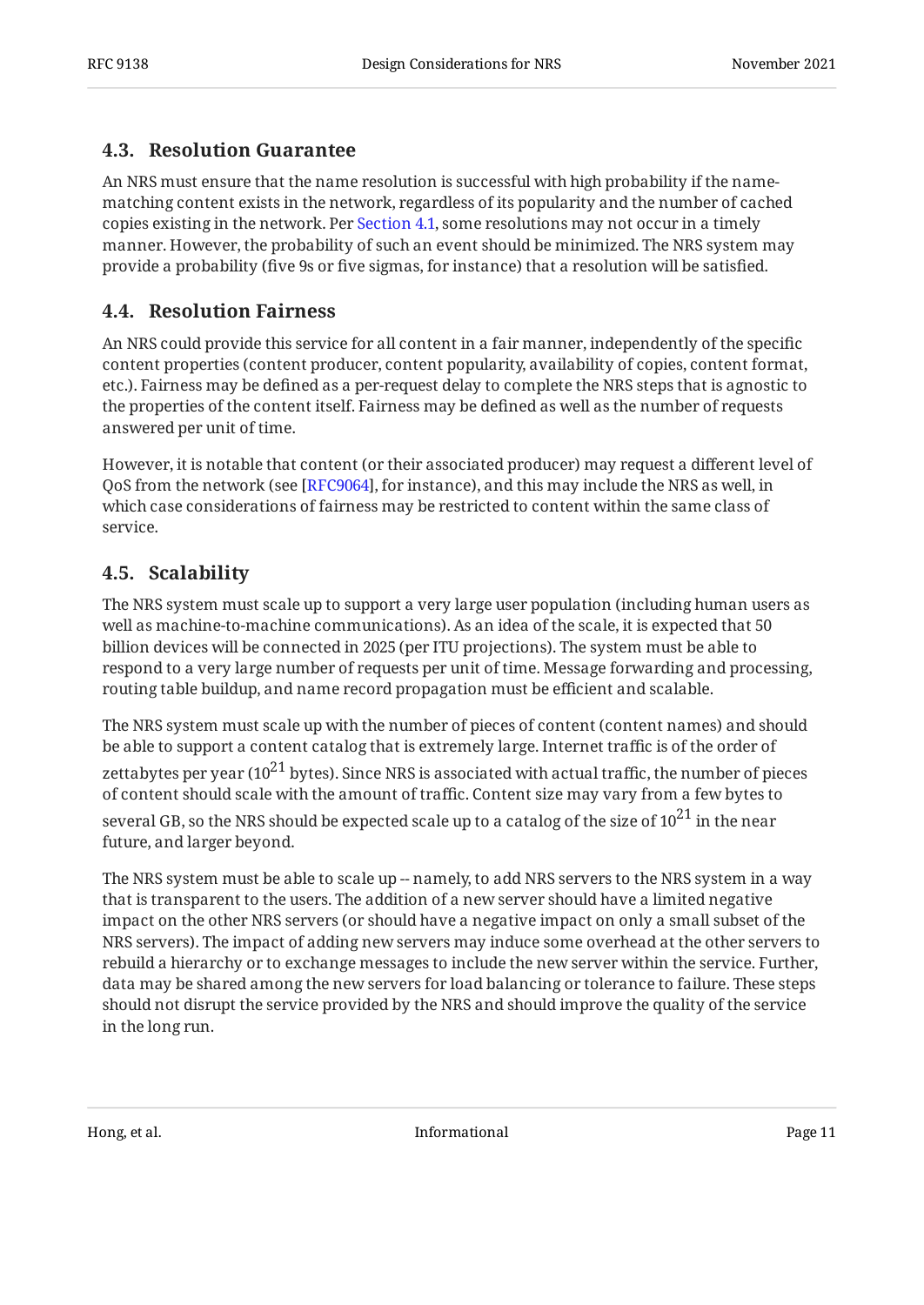The NRS system may support access from a heterogeneity of connection methods and devices. In particular, the NRS system may support access from constrained devices, and interactions with the NRS system would not be too costly. An IoT node, for instance, should be able to access the NRS system as well as a more powerful node.

The NRS system should scale up in its responsiveness to the increased request rate that is expected from applications such as IoT or machine-to-machine (M2M), where data is being frequently generated and/or requested.

### <span id="page-11-0"></span>**[4.6. Manageability](#page-11-0)**

The NRS system must be manageable since some parts of the system may grow or shrink dynamically and an NRS system node may be added or deleted frequently.

The NRS system may support an NRS management layer that allows for adding or subtracting NRS nodes. In order to infer the circumstance, the management layer can measure the network status.

### <span id="page-11-1"></span>**[4.7. Deployed System](#page-11-1)**

The NRS system must be deployable since deployability is important for a real-world system. The NRS system must be deployable in network edges and cores so that the consumers as well as ICN routers can perform name resolution in a very low latency.

#### <span id="page-11-2"></span>**[4.8. Fault Tolerance](#page-11-2)**

The NRS system must ensure resiliency in the event of NRS server failures. The failure of a small subset of nodes should not impact the NRS performance significantly.

After an NRS server fails, the NRS system must be able to recover and/or restore the name records stored in the NRS server.

### <span id="page-11-3"></span>**[4.9. Security and Privacy](#page-11-3)**

On utilizing an NRS in ICN, there are some security considerations for the NRS servers/nodes and name mapping records stored in the NRS system. This subsection describes them.

#### <span id="page-11-4"></span>**[4.9.1. C](#page-11-4)onfi[dentiality](#page-11-4)**

The name mapping records in the NRS system must be assigned with proper access rights such that the information contained in the name mapping records would not be revealed to unauthorized users.

The NRS system may support access control for certain name mapping records. Access control can be implemented with a reference monitor that uses client authentication, so only users with appropriate credentials can access these records, and they are not shared with unauthorized users. Access control can also be implemented by encryption-based techniques using control of keys to control the propagations of the mappings.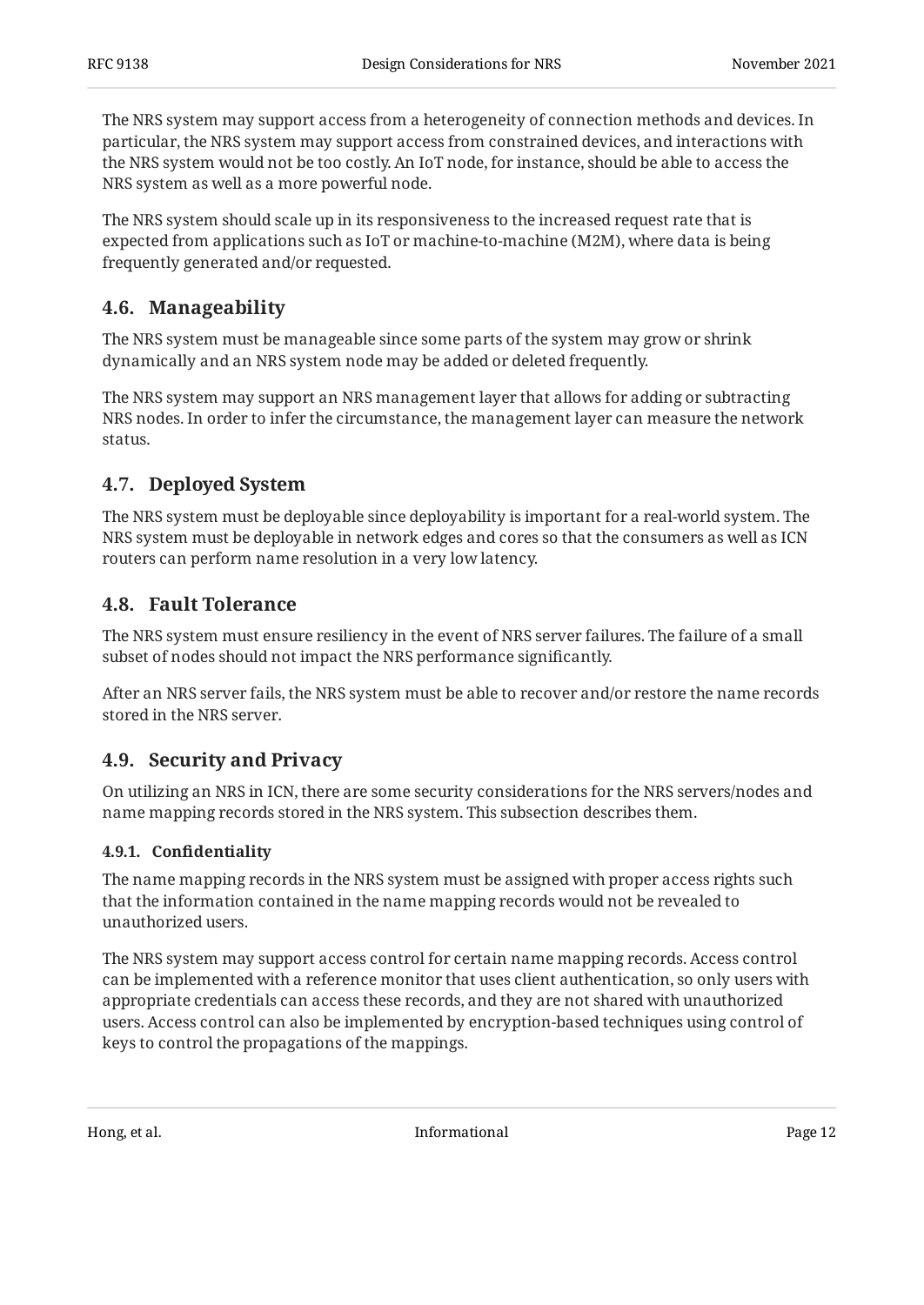The NRS system may support obfuscation and/or encryption mechanisms so that the content of a resolution request may not be accessible by third parties outside of the NRS system.

The NRS system must keep confidentiality to prevent sensitive name mapping records from being reached by unauthorized data requesters. This is more required in IoT environments where a lot of sensitive data is produced.

The NRS system must also keep confidentiality of metadata as well as NRS usage to protect the privacy of the users. For instance, a specific user's NRS requests should not be shared outside the NRS system (with the exception of legal intercept).

#### <span id="page-12-0"></span>**[4.9.2. Authentication](#page-12-0)**

- NRS server authentication: Authentication of the new NRS servers/nodes that want to be registered with the NRS system must be required so that only authenticated entities can store and update name mapping records. The NRS system should detect an attacker attempting to act as a fake NRS server to cause service disruption or manipulate name mapping records.
- $\bullet$  Producer authentication: The NRS system must support authentication of the content producers to ensure that update/addition/removal of name mapping records requested by content producers are actually valid and that content producers are authorized to modify (or revoke) these records or add new records.
- Mapping record authentication: The NRS should verify new mapping records that are being registered so that it cannot be polluted with falsified information or invalid records.

#### <span id="page-12-1"></span>**[4.9.3. Integrity](#page-12-1)**

The NRS system must be protected from malicious users attempting to hijack or corrupt the name mapping records.

#### <span id="page-12-2"></span>**[4.9.4. Resiliency and Availability](#page-12-2)**

The NRS system should be resilient against denial-of-service attacks and other common attacks to isolate the impact of the attacks and prevent collateral damage to the entire system. Therefore, if a part of the NRS system fails, the failure should only affect a local domain. And fast recovery mechanisms need to be in place to bring the service back to normal.

## <span id="page-12-3"></span>**[5. Conclusion](#page-12-3)**

ICN routing may comprise three steps: name resolution, content request routing, and content delivery. This document investigates the name resolution step, which is the first and most important to be achieved for ICN routing to be successful. A Name Resolution Service (NRS) in ICN is defined as the service that provides such a function of name resolution for translating an object name into some other information such as a locator, another name, metadata, next-hop info, etc. that is used for forwarding the object request.

This document classifies and analyzes the NRS approaches according to whether the name resolution step is separated from the content request routing as an explicit process or not. This document also explains the NRS functions used to support heterogeneous name types, producer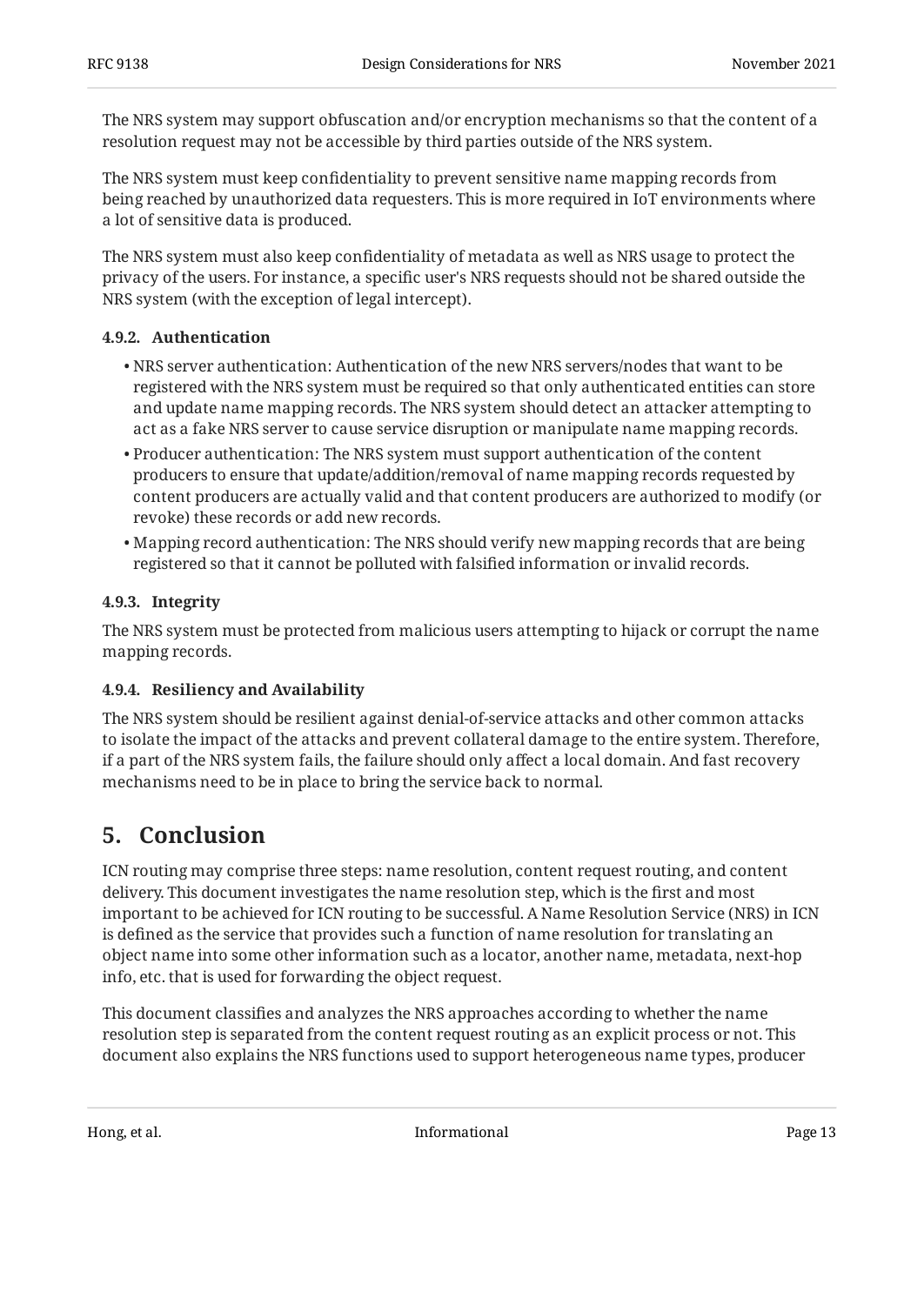mobility, scalable routing system, off-path caching, nameless object, manifest, and metadata. Finally, this document presents design considerations for NRS in ICN, which include resolution response time and accuracy, resolution guarantee, resolution fairness, scalability, manageability, deployed system, and fault tolerance.

## <span id="page-13-0"></span>**[6. IANA Considerations](#page-13-0)**

<span id="page-13-1"></span>This document has no IANA actions.

## **[7. Security Considerations](#page-13-1)**

<span id="page-13-2"></span>A discussion of security guidelines is provided in [Section 4.9](#page-11-3).

## <span id="page-13-3"></span>**[8. References](#page-13-2)**

#### **[8.1. Normative References](#page-13-3)**

<span id="page-13-9"></span>**[RFC7927]** Kutscher, D., Ed., Eum, S., Pentikousis, K., Psaras, I., Corujo, D., Saucez, D., Schmidt, T., and M. Waehlisch, "Information-Centric Networking (ICN) Research Challenges", RFC 7927, DOI 10.17487/RFC7927, July 2016, <[https://www.rfc-](https://www.rfc-editor.org/info/rfc7927). [editor.org/info/rfc7927](https://www.rfc-editor.org/info/rfc7927)>

### <span id="page-13-4"></span>**[8.2. Informative References](#page-13-4)**

- <span id="page-13-10"></span><span id="page-13-7"></span><span id="page-13-5"></span>[Afanasyev] Afanasyev, A. et al., "SNAMP: Secure Namespace Mapping to Scale NDN Forwarding", 2015 IEEE Conference on Computer Communications Workshops , DOI 10.1109/INFCOMW.2015.7179398, April 2015, [<https://doi.org/10.1109/](https://doi.org/10.1109/INFCOMW.2015.7179398) . [INFCOMW.2015.7179398](https://doi.org/10.1109/INFCOMW.2015.7179398)>
	- **[Ahlgren]** Ahlgren, B., Dannewitz, C., Imbrenda, C., Kutscher, D., and B. Ohlman, "A Survey of Information-Centric Networking", IEEE Communications Magazine, Vol. 50, Issue 7, DOI 10.1109/MCOM.2012.6231276, July 2012, [<https://doi.org/10.1109/MCOM.](https://doi.org/10.1109/MCOM.2012.6231276) . [2012.6231276>](https://doi.org/10.1109/MCOM.2012.6231276)
	- **[Amadeo]** Amadeo, M., Campolo, C., Iera, A., and A. Molinaro, "Named data networking for IoT: An architectural perspective", European Conference on Networks and Communications (EuCNC), DOI 10.1109/EuCNC.2014.6882665, June 2014, [<https://](https://doi.org/10.1109/EuCNC.2014.6882665) . [doi.org/10.1109/EuCNC.2014.6882665](https://doi.org/10.1109/EuCNC.2014.6882665)>
	- [**Amadeo2**] Amadeo, M. et al., "Information-centric networking for the internet of things: challenges and opportunities", IEEE Network, Vol. 30, No. 2, DOI 10.1109/MNET. 2016.7437030, March 2016, <https://doi.org/10.1109/MNET.2016.7437030>.
	- **[Baccelli]** Baccelli, E., Mehlis, C., Hahm, O., Schmidt, T., and M. Wählisch, "Information Centric Networking in the IoT: Experiments with NDN in the Wild", ACM-ICN 2014, DOI 10.1145/2660129.2660144, 2014, <https://doi.org/10.1145/2660129.2660144>.

<span id="page-13-8"></span><span id="page-13-6"></span>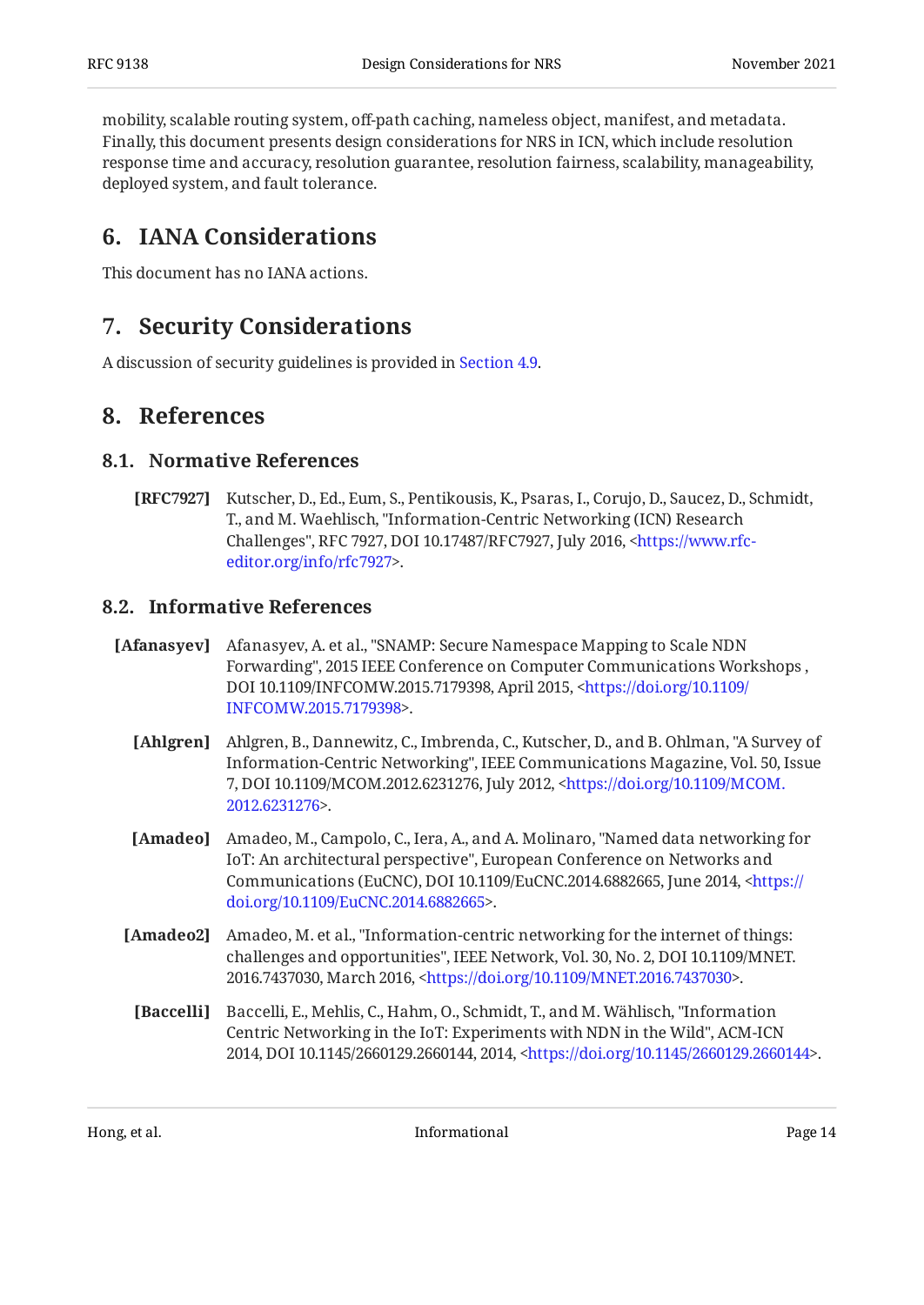- <span id="page-14-6"></span>**[Bari]** Bari, M.F., Chowdhury, S.R., Ahmed, R., Boutaba, R., and B. Mathieu, "A Survey of , Naming and Routing in Information-Centric Networks" IEEE Communications Magazine, Vol. 50, No. 12, pp. 44-53, DOI 10.1109/MCOM.2012.6384450, December 2012, <[https://doi.org/10.1109/MCOM.2012.6384450>](https://doi.org/10.1109/MCOM.2012.6384450).
- <span id="page-14-8"></span>**[Bayhan]** Bayhan, S. et al., "On Content Indexing for Off-Path Caching in Information-Centric Networks", ACM-ICN 2016, DOI 10.1145/2984356.2984372, September 2016, . [<https://doi.org/10.1145/2984356.2984372](https://doi.org/10.1145/2984356.2984372)>
	- **[CCNx]** "CICN", <https://wiki.fd.io/view/Cicn>.
- <span id="page-14-7"></span><span id="page-14-5"></span>**[Dannewitz]** , Dannewitz, C. et al. "Network of Information (NetInf) - An information-centric networking architecture", Computer Communications, Vol. 36, Issue 7, DOI 10.1016/j.comcom.2013.01.009, April 2013, <[https://doi.org/10.1016/j.comcom.](https://doi.org/10.1016/j.comcom.2013.01.009) . [2013.01.009>](https://doi.org/10.1016/j.comcom.2013.01.009)
	- **[FLIC]** Tschudin, C., Wood, C. A., Mosko, M., and D. Oran, "File-Like ICN Collections (FLIC)", Work in Progress, Internet-Draft, draft-irtf-icnrg-flic-03, 7 November 2021, <https://datatracker.ietf.org/doc/html/draft-irtf-icnrg-flic-03>.
- <span id="page-14-10"></span><span id="page-14-0"></span>**[ID.Zhang2]** Ravindran, R., Zhang, Y., Grieco, L. A., Lindgren, A., Burke, J., Ahlgren, B., and A. Azgin, "Design Considerations for Applying ICN to IoT", Work in Progress, Internet-Draft, draft-irtf-icnrg-icniot-03, 2 May 2019, [<https://datatracker.ietf.org/](https://datatracker.ietf.org/doc/html/draft-irtf-icnrg-icniot-03) . [doc/html/draft-irtf-icnrg-icniot-03>](https://datatracker.ietf.org/doc/html/draft-irtf-icnrg-icniot-03)
	- **[Jung]** Jung, H. et al., "IDNet: Beyond All-IP Network", ETRI Journal, Vol. 37, Issue 5, DOI 10.4218/etrij.15.2415.0045, October 2015, <https://doi.org/10.4218/etrij.15.2415.0045>.
- <span id="page-14-9"></span><span id="page-14-4"></span><span id="page-14-3"></span><span id="page-14-2"></span><span id="page-14-1"></span>**[Koponen]** Koponen, T., Chawla, M., Chun, B., Ermolinskiy, A., Kim, K.H., Shenker, S., and I. Stoica, "A Data-Oriented (and Beyond) Network Architecture", ACM SIGCOMM 2007, pp. 181-192 , DOI 10.1145/1282380.1282402, August 2007, [<https://doi.org/](https://doi.org/10.1145/1282380.1282402) . [10.1145/1282380.1282402](https://doi.org/10.1145/1282380.1282402)>
	- **[MF]** "MobilityFirst Future Internet Architecture Project Overview", <[http://](http://mobilityfirst.winlab.rutgers.edu) . mobilityfi[rst.winlab.rutgers.edu>](http://mobilityfirst.winlab.rutgers.edu)
	- **[Mosko2]** Mosko, M., "Nameless Objects", IRTF ICNRG, January 2016, <[https://](https://datatracker.ietf.org/meeting/interim-2016-icnrg-01/materials/slides-interim-2016-icnrg-1-7.pdf) . [icnrg-1-7.pdf](https://datatracker.ietf.org/meeting/interim-2016-icnrg-01/materials/slides-interim-2016-icnrg-1-7.pdf)> [datatracker.ietf.org/meeting/interim-2016-icnrg-01/materials/slides-interim-2016-](https://datatracker.ietf.org/meeting/interim-2016-icnrg-01/materials/slides-interim-2016-icnrg-1-7.pdf)
		- **[NDN]** "Named Data Networking", <http://www.named-data.net>.
		- **[NEO]** Eriksson, A. and A.M. Malik, "A DNS-based information-centric network architecture open to multiple protocols for transfer of data objects", 21st (ICIN), pp. 1-8, DOI 10.1109/ICIN.2018.8401595, February 2018, [<https://doi.org/](https://doi.org/10.1109/ICIN.2018.8401595) . [10.1109/ICIN.2018.8401595>](https://doi.org/10.1109/ICIN.2018.8401595) Conference on Innovation in Clouds, Internet and Networks and Workshops

<span id="page-14-11"></span>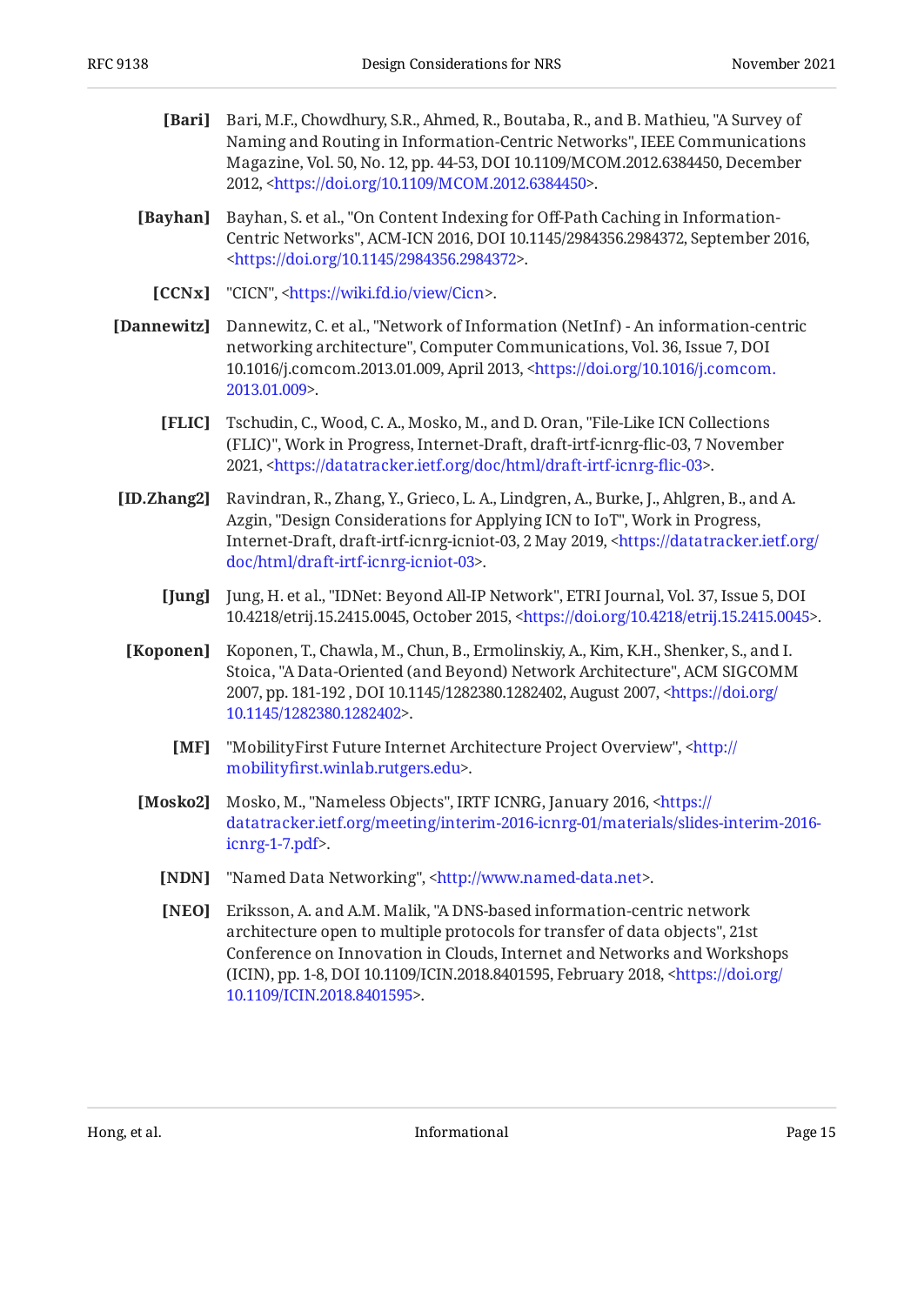<span id="page-15-11"></span><span id="page-15-10"></span><span id="page-15-8"></span><span id="page-15-7"></span><span id="page-15-3"></span><span id="page-15-2"></span><span id="page-15-1"></span>

| [NRSarch]     | Hong, J., You, T., and V. Kafle, "Architectural Considerations of ICN using Name<br>Resolution Service", Work in Progress, Internet-Draft, draft-irtf-icnrg-nrsarch-<br>considerations-06, 12 February 2021, <https: datatracker.ietf.org="" doc="" draft-<br="" html="">irtf-icnrg-nrsarch-considerations-06&gt;.</https:>                                          |  |  |  |
|---------------|----------------------------------------------------------------------------------------------------------------------------------------------------------------------------------------------------------------------------------------------------------------------------------------------------------------------------------------------------------------------|--|--|--|
| [PURSUIT]     | "FP7 PURSUIT", <https: www.fp7-pursuit.eu=""></https:> .                                                                                                                                                                                                                                                                                                             |  |  |  |
| [Quevedo]     | Quevedo, J., Corujo, D., and R. Aguiar, "A case for ICN usage in IoT environments",<br>IEEE GLOBECOM, DOI GLOCOM.2014.7037227, December 2014, <https: <br="" doi.org="">GLOCOM.2014.7037227&gt;.</https:>                                                                                                                                                            |  |  |  |
| [Ravindran]   | Ravindran, R., Chakraborti, A., and A. Azgin, "Forwarding Label support in CCN<br>Protocol", Work in Progress, Internet-Draft, draft-ravi-icnrg-ccn-forwarding-<br>label-02, 5 March 2018, <https: datatracker.ietf.org="" doc="" draft-ravi-icnrg-<br="" html="">ccn-forwarding-label-02&gt;.</https:>                                                              |  |  |  |
| [RFC6920]     | Farrell, S., Kutscher, D., Dannewitz, C., Ohlman, B., Keranen, A., and P. Hallam-<br>Baker, "Naming Things with Hashes", RFC 6920, DOI 10.17487/RFC6920, April 2013,<br><https: info="" rfc6920="" www.rfc-editor.org="">.</https:>                                                                                                                                  |  |  |  |
| [RFC8569]     | Mosko, M., Solis, I., and C. Wood, "Content-Centric Networking (CCNx)<br>Semantics", RFC 8569, DOI 10.17487/RFC8569, July 2019, <https: www.rfc-<br="">editor.org/info/rfc8569&gt;.</https:>                                                                                                                                                                         |  |  |  |
| [RFC9064]     | Oran, D., "Considerations in the Development of a QoS Architecture for CCNx-<br>Like Information-Centric Networking Protocols", RFC 9064, DOI 10.17487/<br>RFC9064, June 2021, <https: info="" rfc9064="" www.rfc-editor.org="">.</https:>                                                                                                                           |  |  |  |
| $[SA2-5GLAN]$ | 3GPP, "New WID: 5GS Enhanced support of Vertical and LAN Services", TSG SA<br>Meeting #SP-82, December 2018, <http: <br="" ftp="" tsg_sa="" www.3gpp.org="">TSGS_82/Docs/SP-181120.zip&gt;.</http:>                                                                                                                                                                  |  |  |  |
| [SAIL]        | "Scalable and Adaptive Internet Solutions (SAIL)", <http: www.sail-project.eu=""></http:> .                                                                                                                                                                                                                                                                          |  |  |  |
| [Westphal]    | Westphal, C. and E. Demirors, "An IP-Based Manifest Architecture for ICN", ACM-<br>ICN 2015, DOI 10.1145/2810156.2812614, September 2015, <https: <br="" doi.org="">10.1145/2810156.2812614&gt;.</https:>                                                                                                                                                            |  |  |  |
| [Xylomenos]   | Xylomenos, G., Ververidis, C., Siris, V., Fotiou, N., Tsilopoulos, C., Vasilakos, X.,<br>Katsaros, K., and G. Polyzos, "A Survey of Information-Centric Networking<br>Research", IEEE Communications Surveys and Tutorials, Vol. 16, Issue 2, DOI<br>10.1109/SURV.2013.070813.00063, 2014, <https: 10.1109="" doi.org="" surv.<br="">2013.070813.00063&gt;.</https:> |  |  |  |
| [Zhang2]      | Zhang, Y. et al., "A Survey of Mobility Support in Named Data Networking", IEEE<br>Conference on Computer Communications Workshops, DOI 10.1109/INFCOMW.<br>2016.7562050, April 2016, <https: 10.1109="" doi.org="" infcomw.2016.7562050="">.</https:>                                                                                                               |  |  |  |
|               |                                                                                                                                                                                                                                                                                                                                                                      |  |  |  |

<span id="page-15-9"></span><span id="page-15-6"></span><span id="page-15-5"></span><span id="page-15-4"></span><span id="page-15-0"></span>